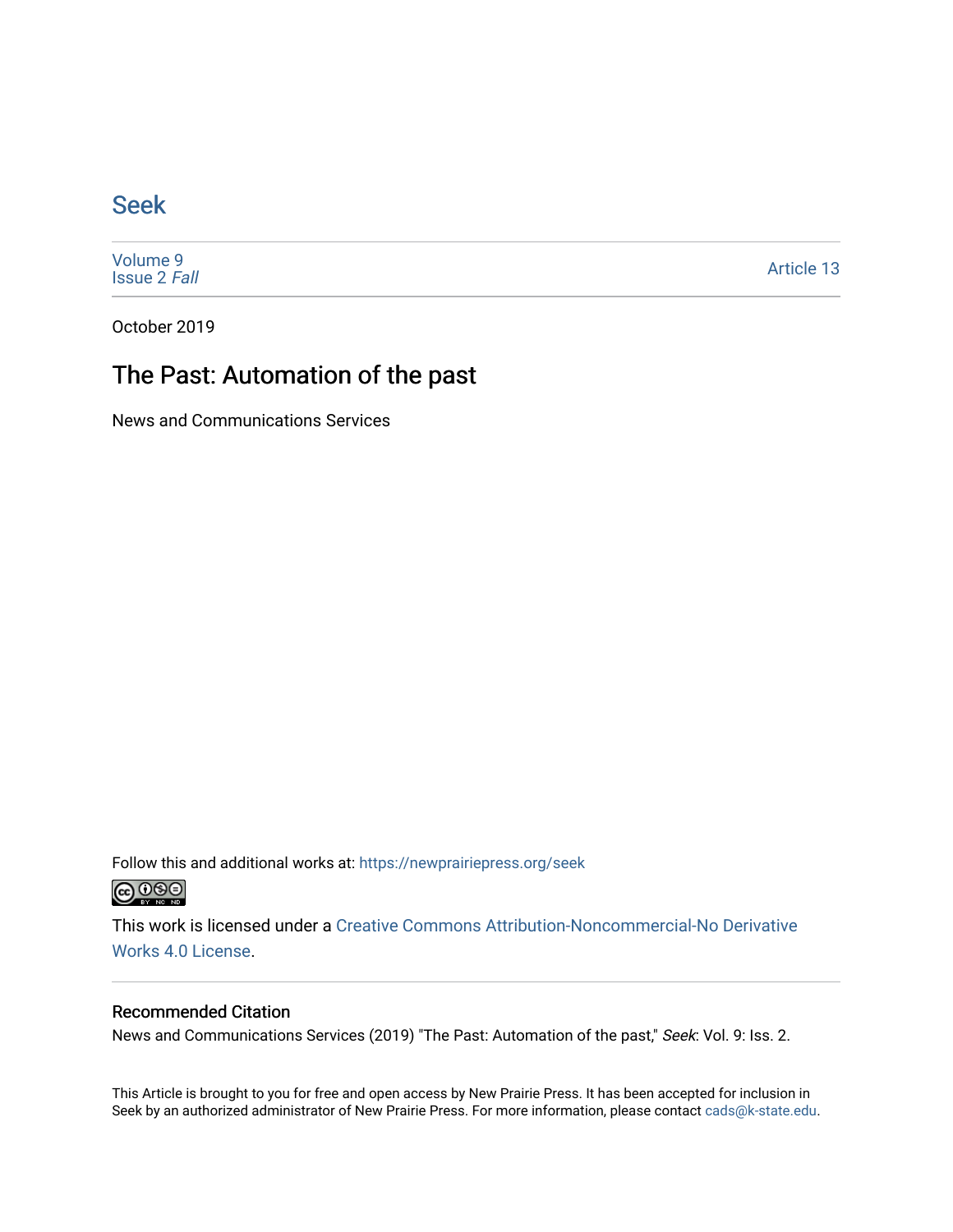



## Automation of the past

Agriculture is always advancing, from new methods to new machinery. In this 1926 photo from K-State Research and Extension, a horse-driven agricultural seed drill cuts rows and inserts alfalfa seed in the same pass. The seed drill was a development that saved time and reduced seed waste. See page 28 to learn how Kansas State University has continued to improve agricultural practices from workhorses to modern technology, including robots and drones.

*Photo courtesy of the Richard L. D. and Marjorie J. Morse Department of Special Collections.*